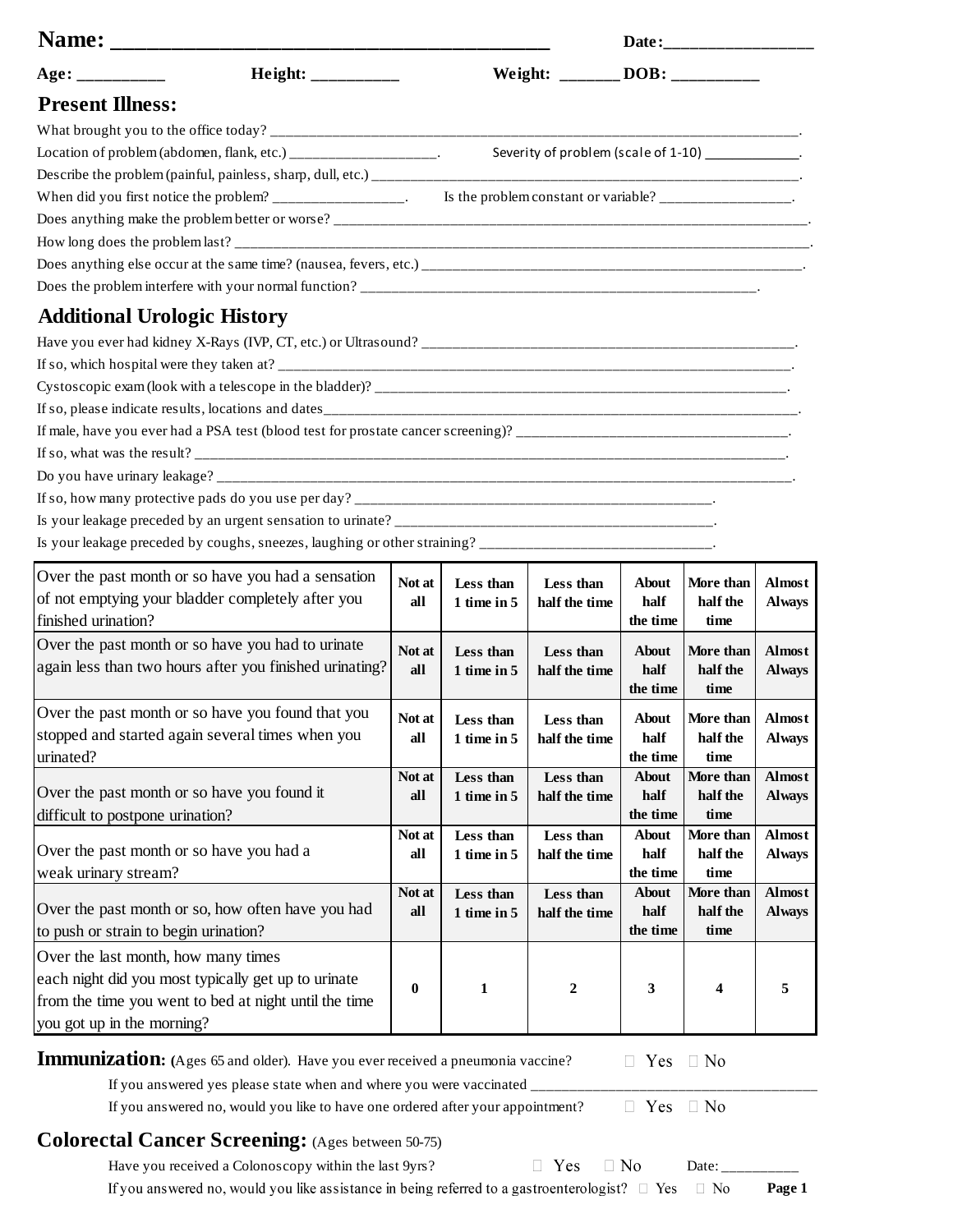| <b>Infections:</b> Please check the boxes below<br>$\Box$ History of Hepatitis A               |                                                      |                                           |                 |                                    |                        |                                           |                                      | $\Box$ History of Hepatitis B $\Box$ History of Hepatitis C $\Box$ History of Tuberculosis                   |  |
|------------------------------------------------------------------------------------------------|------------------------------------------------------|-------------------------------------------|-----------------|------------------------------------|------------------------|-------------------------------------------|--------------------------------------|--------------------------------------------------------------------------------------------------------------|--|
| <b>Gynecological History (Females Only)</b>                                                    | How many of your deliveries were vaginal?            |                                           |                 |                                    |                        |                                           |                                      | How many times have you been Pregnant? ______ How many times have you given birth? _____                     |  |
| Prior Surgeries: Attach additional sheets or bring in your own list if needed<br>Procedure     |                                                      |                                           |                 | Date Performed                     |                        |                                           |                                      | Location/Facility                                                                                            |  |
| <b>Family:</b>                                                                                 |                                                      |                                           |                 |                                    |                        |                                           |                                      | Please check in the box below if any family members have had any of the following                            |  |
|                                                                                                | <b>Check</b><br>maternal<br>and/or<br>paternal       |                                           |                 | NAMES AND DESCRIPTIONS OF PROPERTY |                        | <b>Trigoneone</b>                         |                                      | Indicate if your relative is<br>Alive, Deceased, or unknown                                                  |  |
| Daughter(s)                                                                                    |                                                      |                                           |                 |                                    |                        |                                           |                                      | $\Box$ Alive / $\Box$ Deceased / $\Box$ I don't know                                                         |  |
| Son(s)                                                                                         |                                                      |                                           |                 |                                    |                        |                                           |                                      | $\Box$ Alive / $\Box$ Deceased / $\Box$ I don't know                                                         |  |
| Brother(s)                                                                                     |                                                      |                                           |                 |                                    |                        |                                           |                                      | $\Box$ Alive / $\Box$ Deceased / $\Box$ I don't know                                                         |  |
| Sister(s)                                                                                      |                                                      |                                           |                 |                                    |                        |                                           |                                      | $\Box$ Alive $\Box$ Deceased $\Box$ I don't know                                                             |  |
| Mother                                                                                         |                                                      |                                           |                 |                                    |                        |                                           |                                      | $\Box$ Alive / $\Box$ Deceased / $\Box$ I don't know                                                         |  |
| Father                                                                                         |                                                      |                                           |                 |                                    |                        |                                           |                                      | $\Box$ Alive / $\Box$ Deceased / $\Box$ I don't know                                                         |  |
| Grandmother(s) $\Box$ M / $\Box$ P                                                             |                                                      |                                           |                 |                                    |                        |                                           |                                      | $\Box$ Alive / $\Box$ Deceased / $\Box$ I don't know<br>$\Box$ Alive / $\Box$ Deceased / $\Box$ I don't know |  |
| Grandfather(s)                                                                                 | $\Box M / \Box P$                                    |                                           |                 |                                    |                        |                                           |                                      |                                                                                                              |  |
| <b>Medical:</b> Please check the appropriate box if you have or have had any of the following: |                                                      |                                           |                 |                                    |                        |                                           |                                      |                                                                                                              |  |
| Acid Reflux                                                                                    |                                                      |                                           | Gall Stones     |                                    |                        |                                           |                                      | □ Stroke                                                                                                     |  |
|                                                                                                | (Gastroesphogeal Reflux Disease)                     |                                           |                 | (Cholelithiasis)                   |                        |                                           |                                      | (Transient Ischemic Attack/TIA)                                                                              |  |
| Arthritis                                                                                      |                                                      |                                           | $\Box$ Glaucoma |                                    |                        |                                           |                                      | $\Box$ Multiple Sclerosis                                                                                    |  |
| Asthma                                                                                         |                                                      |                                           | $\Box$ Gout     |                                    |                        |                                           | ш                                    | Myocardial Infarction                                                                                        |  |
| Atrial Fibrillation                                                                            |                                                      | □ Emphysema                               |                 |                                    |                        | Osteoporosis                              |                                      |                                                                                                              |  |
| Cancer                                                                                         |                                                      | $\Box$ High Blood Pressure (Hypertension) |                 |                                    |                        | Seizures<br>П                             |                                      |                                                                                                              |  |
|                                                                                                | Deep Vein Thrombosis (DVT)                           |                                           |                 |                                    |                        | □ High Cholesterol (Hypercholesterolemia) | n.                                   | Ulcers                                                                                                       |  |
| Diabetes Type I                                                                                | □ Heart Disease                                      |                                           |                 |                                    |                        | $\Box$                                    | Prostate Cancer (Malig Neo Prostate) |                                                                                                              |  |
| Diabetes Type II                                                                               |                                                      |                                           | □ Hypothyroid   |                                    |                        |                                           |                                      |                                                                                                              |  |
| Erectile Dysfunction                                                                           |                                                      |                                           |                 | □ Kidney Stones (Renal Calculi)    |                        |                                           |                                      |                                                                                                              |  |
|                                                                                                |                                                      |                                           |                 |                                    |                        |                                           |                                      | <b>Medications: (PLEASE BRING ALL YOUR MEDICATIONS TO YOUR APPOINTMENT!)</b>                                 |  |
|                                                                                                | Please include all prescriptions, aspirin and NSAIDs |                                           |                 |                                    |                        |                                           |                                      | Check box if you gave us consent to receive                                                                  |  |
|                                                                                                | and other over-the-counter medications.              |                                           |                 |                                    |                        |                                           |                                      | medicine updates from your pharmacy?                                                                         |  |
|                                                                                                | <b>Medication Name</b>                               |                                           |                 |                                    | <b>Strength/Dosage</b> |                                           |                                      | Please refer to the consent form.                                                                            |  |
|                                                                                                |                                                      |                                           |                 |                                    |                        |                                           |                                      | <b>Special Instructions</b>                                                                                  |  |
|                                                                                                |                                                      |                                           |                 |                                    |                        |                                           |                                      |                                                                                                              |  |
|                                                                                                |                                                      |                                           |                 |                                    |                        |                                           |                                      |                                                                                                              |  |
|                                                                                                |                                                      |                                           |                 |                                    |                        |                                           |                                      |                                                                                                              |  |
|                                                                                                |                                                      |                                           |                 |                                    |                        |                                           |                                      |                                                                                                              |  |
|                                                                                                |                                                      |                                           |                 |                                    |                        |                                           |                                      |                                                                                                              |  |
|                                                                                                |                                                      |                                           |                 |                                    |                        |                                           |                                      |                                                                                                              |  |
|                                                                                                |                                                      |                                           |                 |                                    |                        |                                           |                                      | P <sub>000</sub>                                                                                             |  |